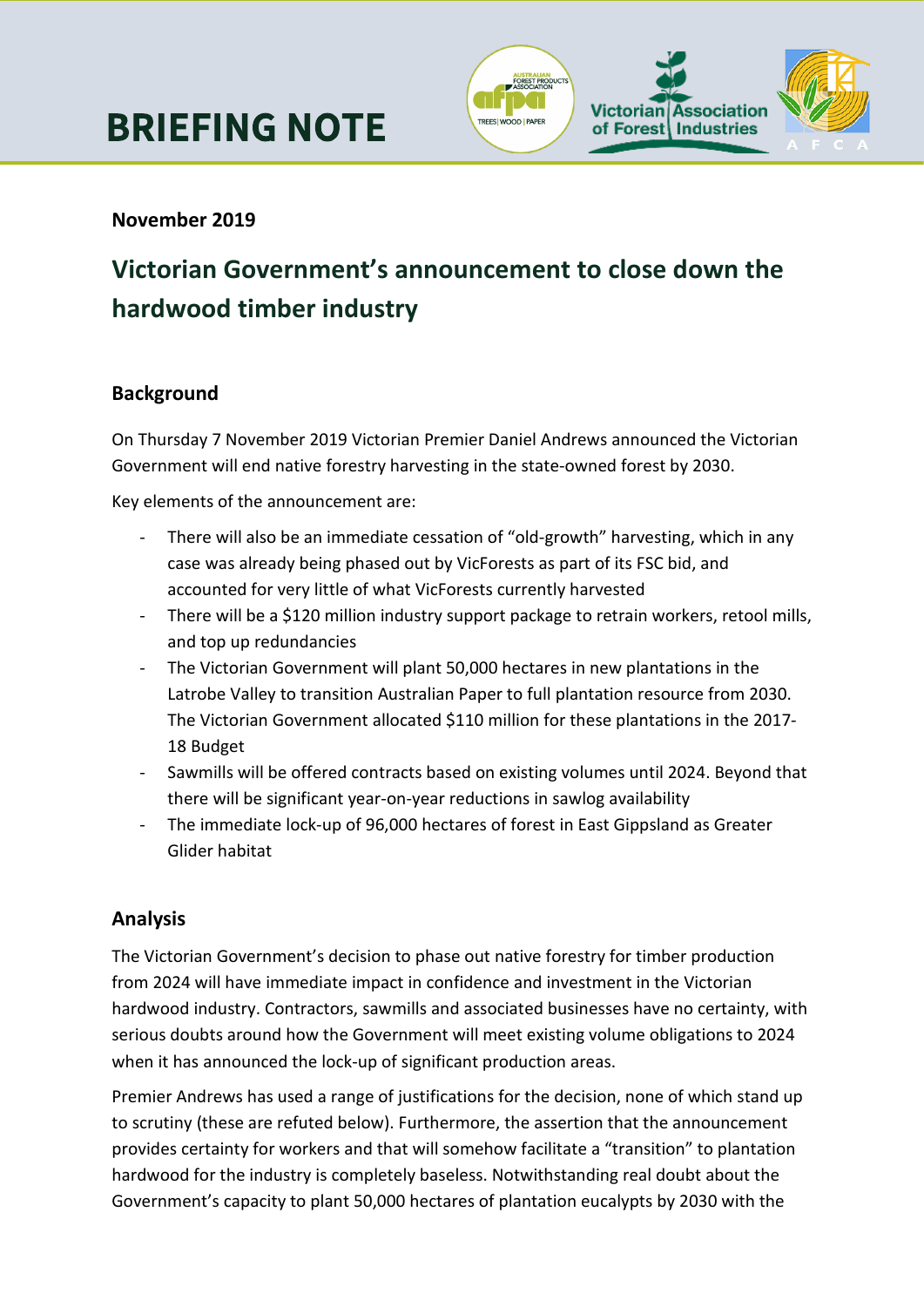\$110 million allocated in the 2017-18 Budget (two years on, only 250 hectares have been planted), this type of plantation is only for "pulp wood" which will enable Australian Paper to phase out its native forestry resource. However, pulp logs are not suitable for timber products, and thus there is no transition for the thousands of workers employed by the hardwood timber sawmilling industry.

The announcement is already having repercussions outside of Victoria. Environment groups and Greens in Tasmania, NSW and WA have been emboldened by the announcement to press for an end to native forestry in their state, and we can expect those campaigns to intensify in the lead up to state elections.

#### **Industry response**

The Victorian and Australian forest industries have unanimously denounced the Victorian Government's announcement to close down an environmentally sustainable, profitable industry with nojustification and no consultation. AFPA, VAFI and AFCAhave requested an urgent meeting with the Premier to brief the Government on the impact this decision will have on the livelihoods of tens of thousands of Victorians in regional communities. The industry plans to campaign against this announcement and make it an election issue at a state and federal level in 2022.

## **Overview of Victoria's sustainable forest industries**

The Victorian native timber industry is highly regulated and environmentally responsible, with only 3,000 hectares per year harvested and replanted, in an overall forest estate of nearly 8 million hectares. To put this in perspective, only 4 trees out of every 10,000 are harvested annually every year, and every tree is replaced as the areas are regenerated and regrown by law.

Furthermore, the most recent economic analysis by VicForests showed that the native timber sector generates approximately 2,500 direct jobs and thousands more indirect jobs. Native timber generated \$770 million in revenue, with \$297 million value added in regional communities. A the industry is the underpinning economic 'keystone' of many small communities, the loss of the workers will flow through to all the small businesses, schools, pharmacies and medical enterprises. The hollowing out of regional towns can be expected. Tourism is not a replacement.

While many of the direct jobs are located in rural and regional areas there are large numbers of downstream value adding jobs in other regional and outer urban centres and electorates. For example, a further 10,000 people are making furniture from timber.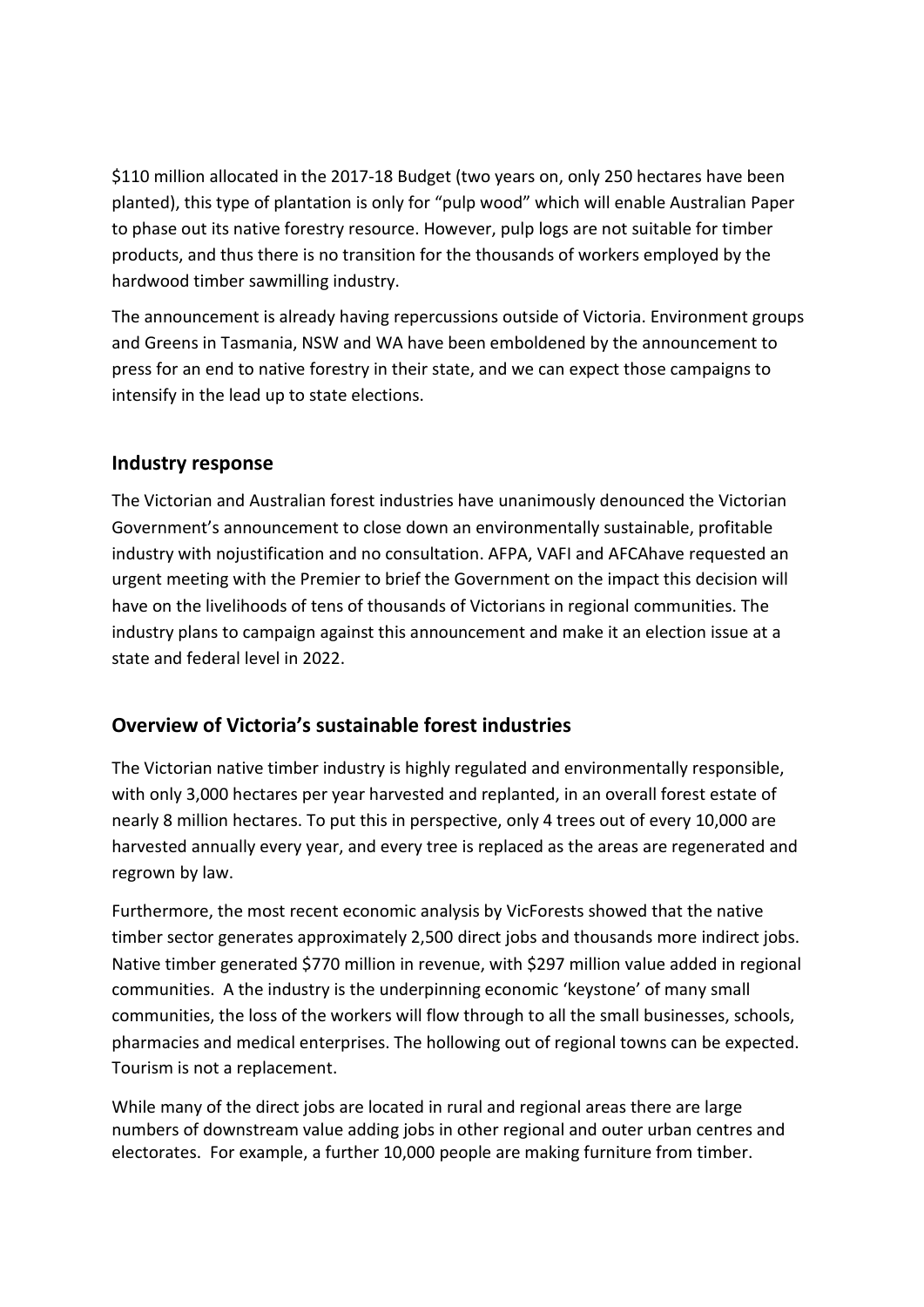#### **Timber production forests are better managed to mitigate against bushfires**

The vital role of the timber industry in managing bushfire risk and fighting fires is not well known or recognised.

In Victoria, of VicForests' 130 staff, 72 are trained in firefighting and firefighting support. VicForests staff undertake a broad range of fire roles including operational firefighting, incident management and support roles such as logistics and information, and plant and aircraft support.

Furthermore, forest contracting businesses engaged by VicForests also play a critical role in fire suppression by providing plant equipment such as bulldozers, excavators, skidders and harvesters at blazes to create fire breaks and remove dangerous trees. VicForests' contractors use a fleet of over 200 specialised machines, as well as operate transport that relocate this machinery around the forest. Without a timber industry this vital resource will be lost. Contractors also create many of the roads used to access areas and have reported that they are often the first to observe fire activity, report it and act to extinguish it before it becomes a greater threat.

Experience has also shown that National Parks and reserves are not well managed to mitigate against bushfire risk, particularly with respect to fuel loads and access roads.

While public land managers continue to view fire protection as a critical management function, the conversion of state forest into parks and reserves has substantially reduced government revenue (from timber sales) with a concurrent loss of considerable forest and fire expertise from government agencies.

Urban based environmentalism has lower enthusiasm for the broad-scale use of controlled fire. This contrasts sharply with the strong culture of active management and heightened summer readiness that was traditionally associated with state forests - typified by relatively high levels of fuel reduction burning, maintained road and track access, larger and more experienced government workforces located closer to forests, an economic imperative to protect timber resources, and far greater availability of skilled timber industry men and machines for fire-fighting.

#### **Importing more timber from overseas is not the answer**

Australia currently imports more than \$5 billion of wood products from overseas; a significant amount of which comes from the tropical forests of developing nations.

VicForests is certified under the PEFC international forest certification standard, operating as Responsible Wood in Australia. This is viewed internationally as the gold standard for sustainable forest management, on par with the FSC forest stewardship standard. In contrast, more than 80 per cent of the world's timber-producing forests are not certified at all and at high risk of illegal logging, poor working conditions and contributing to deforestation (as they are not replanted and regenerated).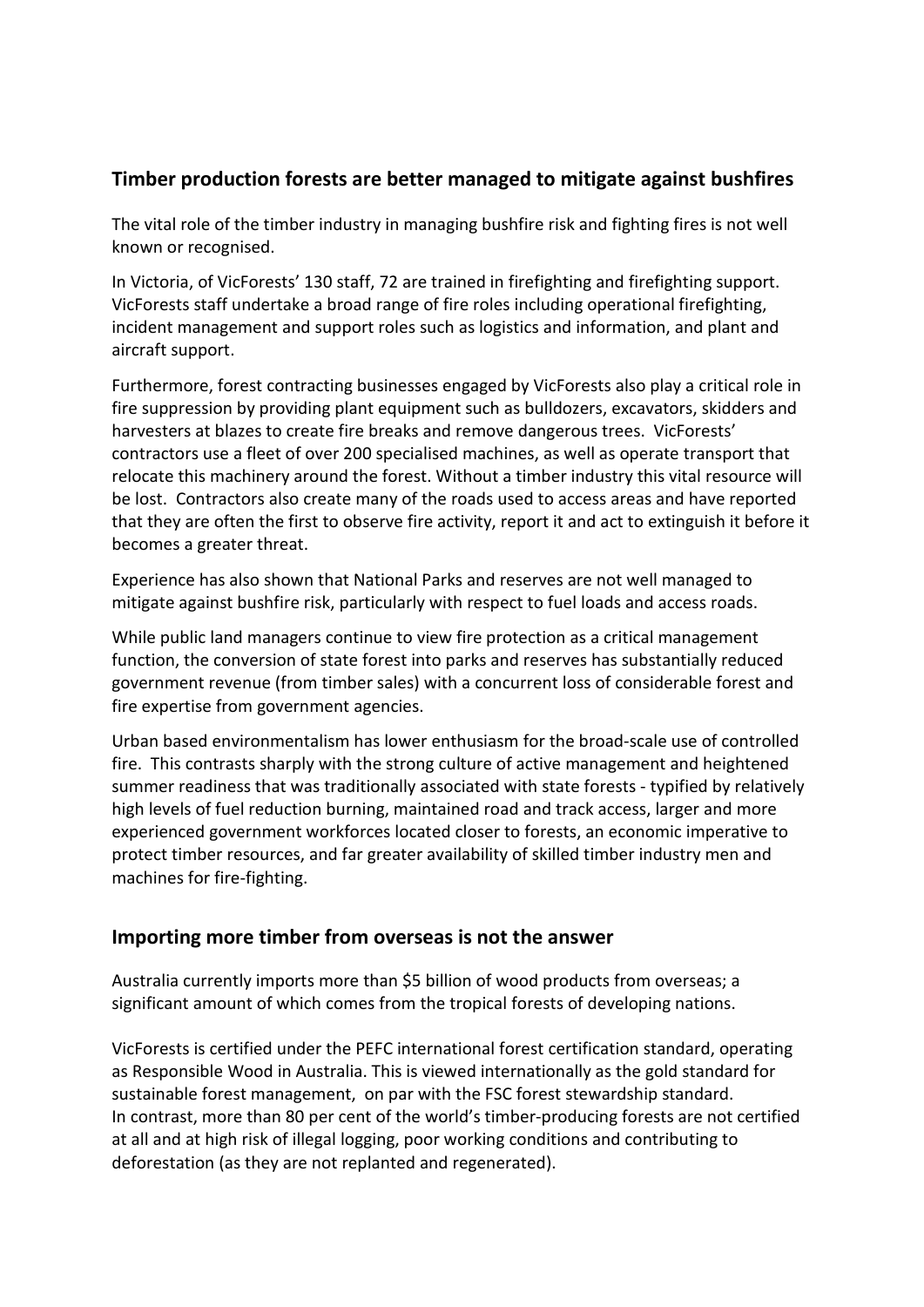With high demand in Australia and globally for hardwood products for applications such as floorboards, staircases and furniture, the Victorian Government's decision to cease native forestry will increase imports from countries with weaker environmental regulations, including those where tropical rainforests are logged unsustainably and illegally.

## **'Transitioning to plantations' not an option**

Plantations play a major role in the industry. However, the current plantation estate is not suitable for high-quality timber products.

Hardwood timber from our native forests is sustainably harvested typically after more than 60 years, giving it time to develop the strength and appearance properties required.

Approximately 90% of hardwood plantations are harvested on short rotations (10-15 years) specifically for woodchips. As a result, this wood does not develop the same size, strength and visual properties as timber from our native forests and cannot be used by sawmills.

## **Locking up Victoria's multi-use forests will not store more carbon**

The Victorian Government and environmental groups wrongly claim that reduced harvesting in native forests will increase carbon sequestration. This is at odds with the international and Australian scientific evidence.

The significant potential for the forestry and forest products industry to contribute to climate change mitigation was acknowledged in the 4th assessment report of the Intergovernmental Panel on Climate Change (IPCC), which stated:

*A sustainable forest management strategy aimed at maintaining or increasing forest carbon stocks, while producing an annual sustained yield of timber, fibre or energy from the forest, will generate the largest sustained mitigation benefit.*

This is achieved by storing carbon in wood products which both minimises carbon losses from future bushfires and produces renewable, low emissions materials.

Trees in forests and plantations typically sequester carbon at a maximum rate between 10 to 30 years old. After this age, if the trees are not harvested, the sequestration rate slows until maturity at about 80 to 100 years of age. Reforesting cleared areas will create carbon sinks to counteract greenhouse gas emissions and will also assist in controlling salinity and creation of wildlife habitat.

Furthermore, all native forest harvested in Victoria (and Australia) is sustainably regenerated by law and so does not result in deforestation. Claims that a reduction in timber harvesting sequesters more carbon also ignores the stored carbon from the timber and paper products produced, and the substitution that would occur with imported wood and paper products from countries that do not have the stringent environmental protections and sophisticated forest managements practices that are in place in Australia.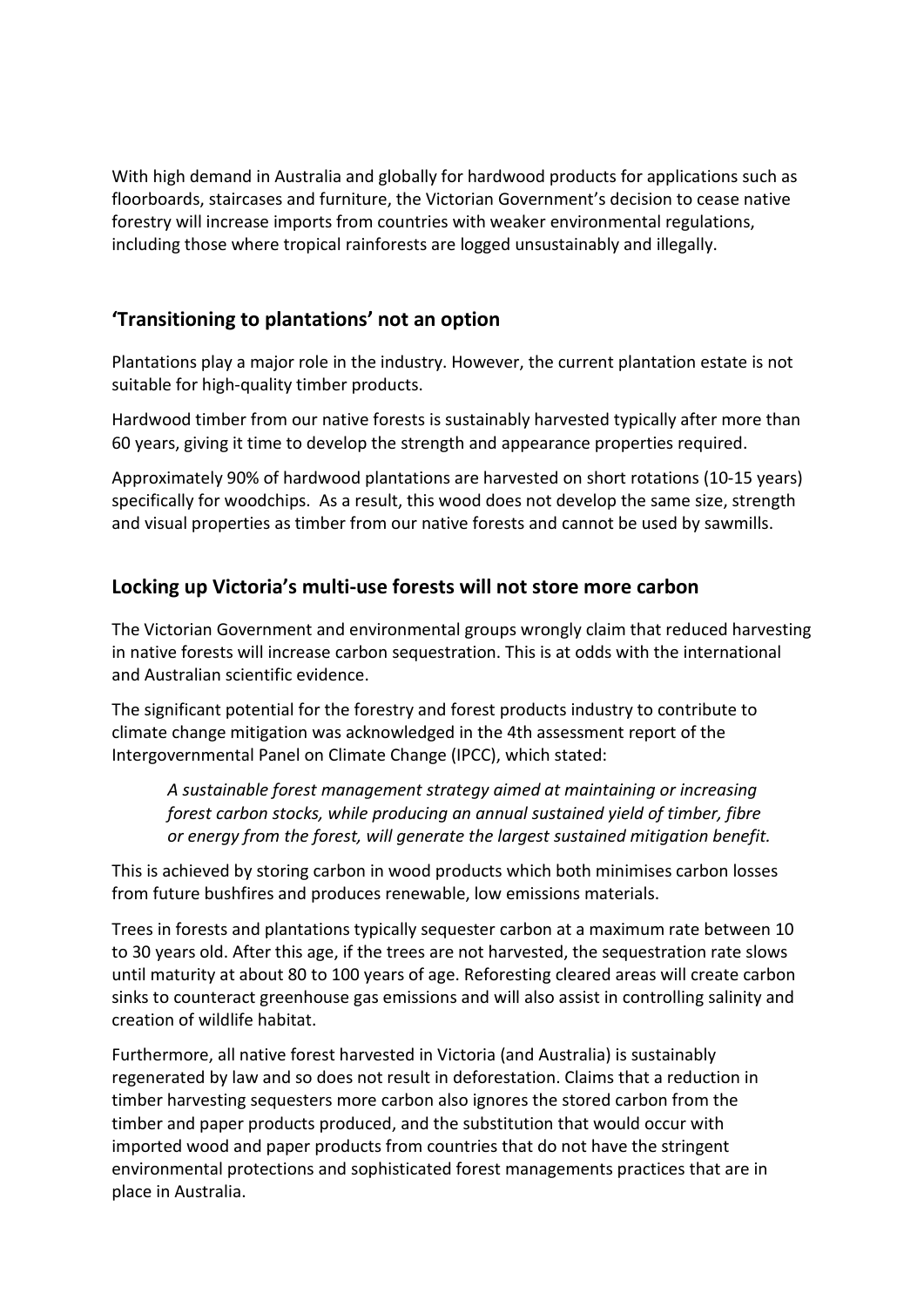## **Very little 'old-growth' forest is currently harvested in Victoria, and it was being phased out anyway**

VicForests ceased all old growth forest harvesting from 1 September 2019. Prior to that, only a tiny amount of old growth in East Gippsland was being harvested at a rate of 100 hectares per year, or 0.015 per cent of Victoria's 670,000 hectares of old-growth forest. No old-growth forest in Victoria's Central Highlands region has been harvested for decades.

Severe bushfires have been, and will continue to be, the greatest threat to Victoria's old growth forests most already in National Parks and have reduced their extent by around 20% since 2003.

VicForests' voluntary decision to stop harvesting old-growth was part of its bid to attain FSC Australia certification, which is ongoing.

#### **Timber harvesting does not affect Victoria's water supply**

Timber harvesting is excluded from many of Victoria's domestic water catchments and is only a proportionally minor activity within those catchments where it is permitted. Harvesting takes place in around 200 hectares (0.14% of catchment area) per year.

Large scale bushfire remains the biggest threat to water supply and quality in Melbourne's catchment areas. The 2009 Black Saturday fires impacted around 30% of Melbourne's water catchments – two and a half times greater than the forest area harvested for timber within these catchments, over an 80-year period.

## **VicForests' forestry operations are profitable and generate significant economic and employment activity for Victoria**

The economic contribution of Victoria's native timber industry cannot be measured by Vicforests' sales revenue, which represents only a fraction of the economic benefit the industry provides for the Victorian economy.

The resource provided by VicForests generates hundreds of millions of dollars in economic activity through downstream processing and sales and supports thousands of jobs across regional Victoria.

An [economic study by Deloitte Access Economics](http://www.vicforests.com.au/static/uploads/files/report-vf-2017-deloitte-report-final-wfmtrpbbmtwu.pdf) published last year showed that the native timber sector underpinned by the VicForests resource generates approximately 2,500 direct jobs and thousands more indirect jobs Native timber generated \$770 million in revenue, with \$297 million value added in regional communities.